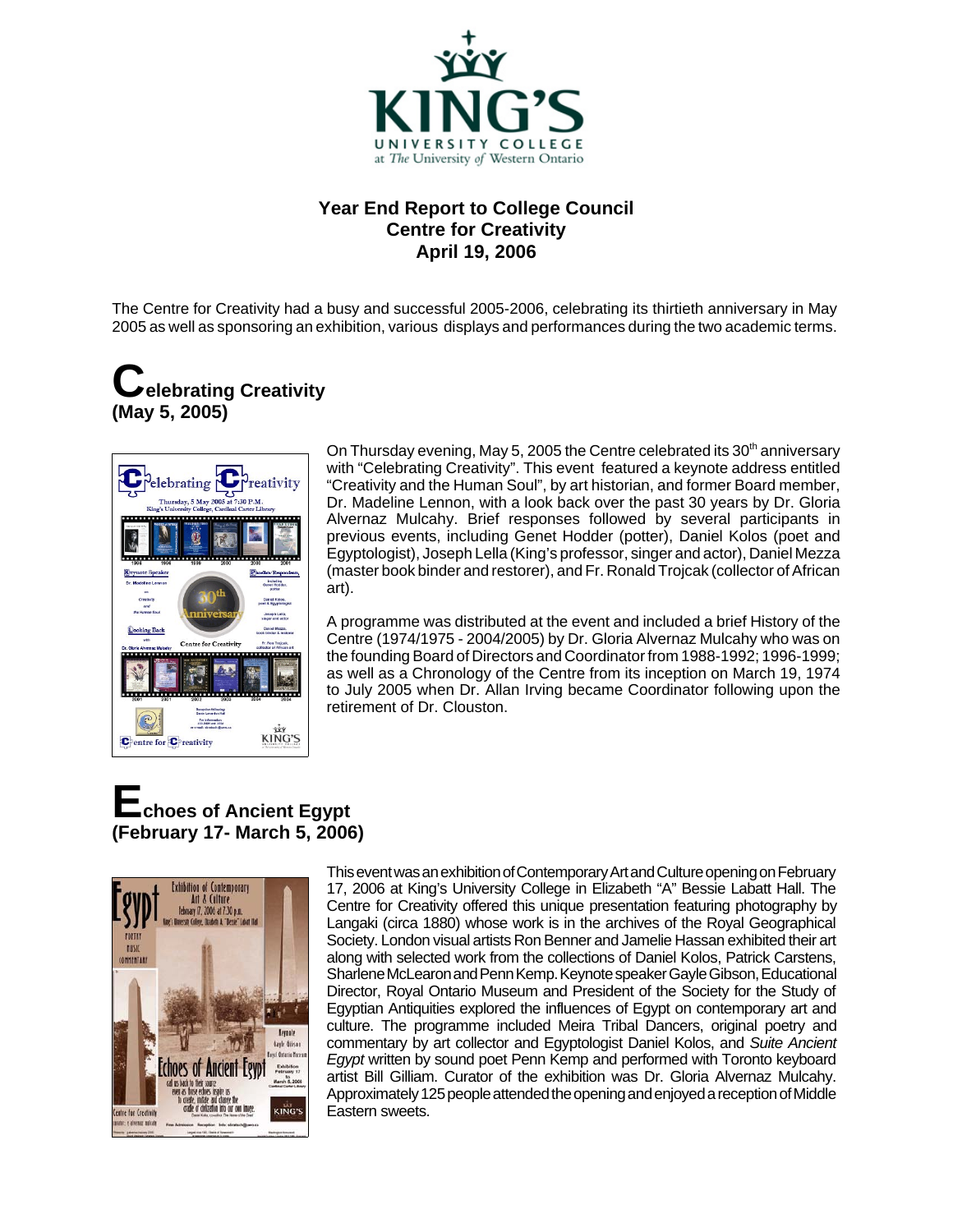

**Centre for Creativity** Year End Report to College Council **April 19, 2006** 

## **Noon Hour Performance Series**

This year the Centre reinstated a series of new noon hour performance concerts featuring accomplished King's students. Various promotional material was distributed including community-wide e-invitations, lunch bag advertisements, and other handouts encouraging everyone to attend and enjoy their lunch while listening to the delightful performances by gifted young vocalists and musicians. An honorarium was given to the following concert participants:

#### 1. *Jessie Ross*

The first noon hour performance of 2005-2006 was held on October 26, 12:30 - 1:30 p.m. in the Students' Lounge Extension and featured King's student and London's own Jazz vocal sensation Jessie Ross. She has been influenced by singers Sarah Vaughan, Ella Fitzgerald, and Carmen McRae and by contemporary artists such as Joni Mitchell, Diana Krall and Sade. Jessie's repertoire included some songs from the 1930, 1940 and 1950's jazz era. The audience of approximately sixty was captivated by her exceptional voice and by her distinctive blending of jazz with folk and gospel roots.

2. *King's Players Christmas Choir*

Thames Market/cafeteria in Wemple Hall was the venue on Dec 1, 12:00 - 12:30 p.m. for the King's Players Christmas Choir featuring fifteen King's students. This joyful arrangement of traditional and modern choral music included some of their own soloists and was a preview for their full December 4th concert in Labatt Hall at 2 & 7 p.m. Administrators, staff and students alike were treated to this enjoyable, albeit too brief concert while they lunched in amicable surroundings.

3. *Three Divas*

Once again on Tuesday, February 21, 12:00 - 1:00 p.m., the pleasant atmosphere of the Thames Market/cafeteria provided the setting for talented King's students and songsters Dana Raffa (accompanied by guitarist Chris Buccella), Jessie Ross and Stephanie Kaus performing acoustic rock, jazz melodies, and soft rock. Their performance thoroughly entertained a receptive crowd of peers and King's staff and included renditions of popular songs such as *Knockin' on Heaven's Door, Pieces, After the Gold Rush, Simple, Imagine* and *Losing My Religion*.

4. *The Zigano Duo in Recital*

On Friday, February 24,12:00 - 1:00 p.m. in the Students' Lounge, gifted classical musicians Mary-Beth Brown, violinist and Sarah Steeves, cellist performed selections from J.S. Bach, Reinhold Gliere, Zoltan Kodaly, and Johann Halvorsen. A program was distributed to concert attendees. In closing, S. Camiletti thanked these bright young performers and praised their considerable accomplishments and exceptional talent. (Mary-Beth Brown is the daughter of King's professors Hunter and Susan Brown.)

The Centre for Creativity's Board of Directors was pleased to bring to the King's community such high calibre performances during the academic terms in 2005-2006.

# **On Display**

This academic year the Centre took on a new venture entitled "On Display" where continuous new exhibits in the glass display case on the  $2^{nd}$  floor of the Library involving King's Students, Faculty and Staff, were featured as follows: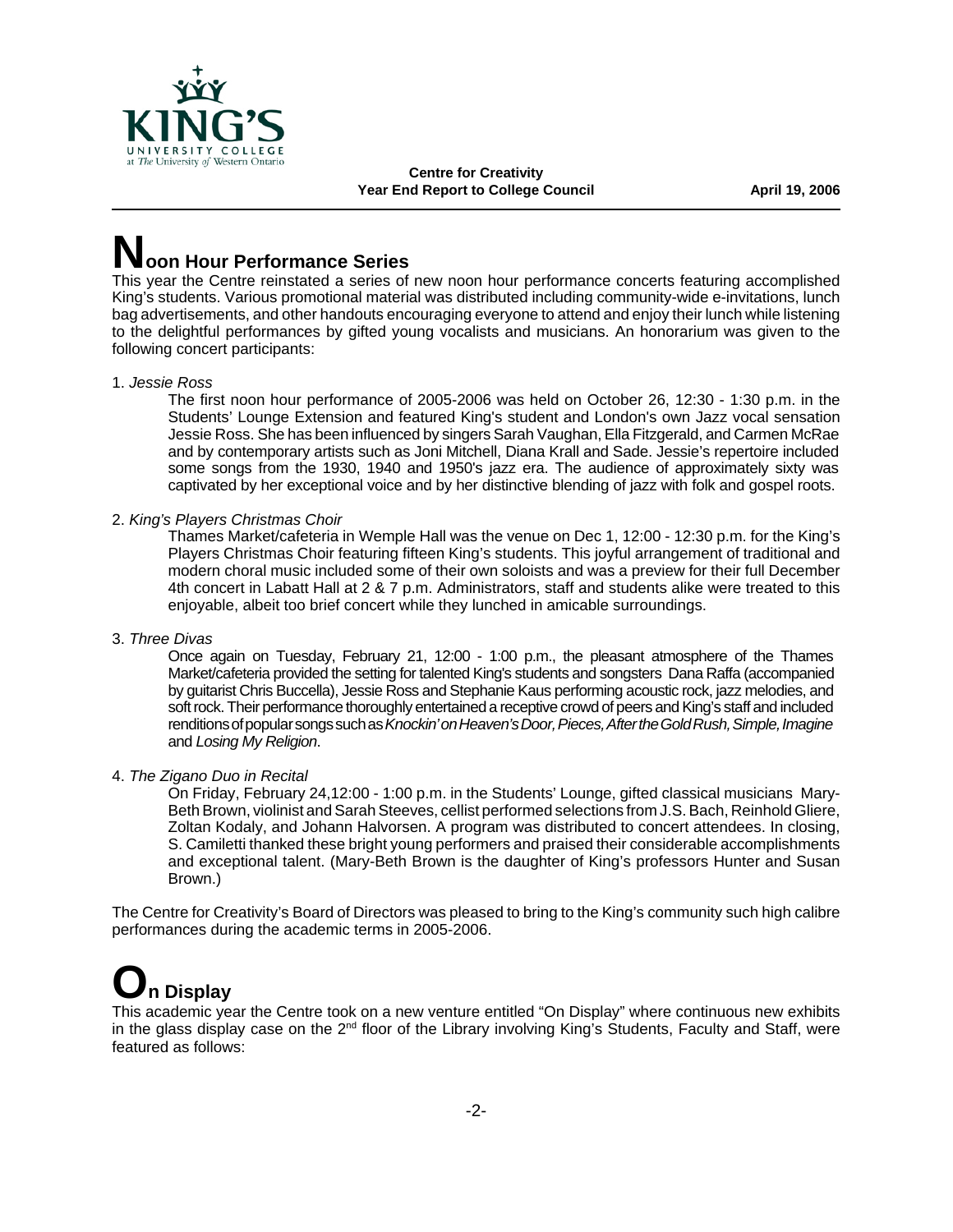

#### 1. **Opening "On Display"**

September 2005

An attractive array of material from past Creativity events was mounted to show Creativity's presence at King's as the new term commenced.

#### 2. *Arts Informed Research: Images and Fieldnotes from an Apple Orchard*

November 10, 2005 through to February 12, 2006 (stairwell and 2<sup>nd</sup> floor) This display accentuated the artwork of Professor Pamela Cushing's 4th year Honours Students from her class on *Social Justice & Peace: Senior Research Theory & Methods*. It entailed various fieldnotes and artists' representations for expanding the whole research approach. At the November 10 Board meeting of the Centre for Creativity Prof. Cushing and students Lindsay Toner-Calmusky and Dan Grace enlightened Board Members on the purpose, experiences and the dynamic and

creative aspects of research resulting in phase 4 or this particular "On Display".

#### 3. *Echoes of Ancient Egypt*

February 17 - March 5, 2006

This attractive exhibit was mounted personally by Londoner Jamelie Hassan, an internationally known installation artist. The material exhibited was presented by Jamelie Hassan from the collection of the artist except where noted on the detailed listing of the case's contents which accompanied the exhibit and included such items as: glass perfume bottle with Nefertiti stopper; metal ashtray with pharonic motif; Hallmark gift wrapping paper; children's shoes, bought in Cairo market, 2002 (JH); Egypt art tattoos; alabaster urn. The material enhanced and expanded the exhibition on the main floor.

#### 4. **Samuel Beckett** — commemorating the 100<sup>th</sup> anniversary of his birth

March 13 $\rightarrow$ 

Much of the material in this "On Display" is from the personal collection of the Centre's Coordinator, Professor A. Irving including the poster mount in the Library stairwell from the Soulpepper Theatre's "Waiting for Godot". Many places all over the world will celebrate the life of one of Ireland's greatest writers and Nobel Prize-winning author as the 100<sup>th</sup> anniversary of his birth approaches. It is, therefore, a timely and relevant display, not to mention the Coordinator's favourite author.

All of the "On Display" exhibits have met with positive feedback from the King's community and from visitors to the Library and campus.

The Centre for Creativity sponsored one external "On Display"

1. *"we have art lest we perish from the truth" - Social Work thinks about community*

Studio Gallery, The Arts Project (203 Dundas Street) April 4-13, 2006, 12-5 p.m.

Forty three King's University College Social Work students exhibited their photographs and installations on different ways to represent community at the Studio Gallery, The Arts Project. An emessage was distributed to the King's community promoting the exhibition of students' artwork including the opening reception on April 4, 4-7 p.m.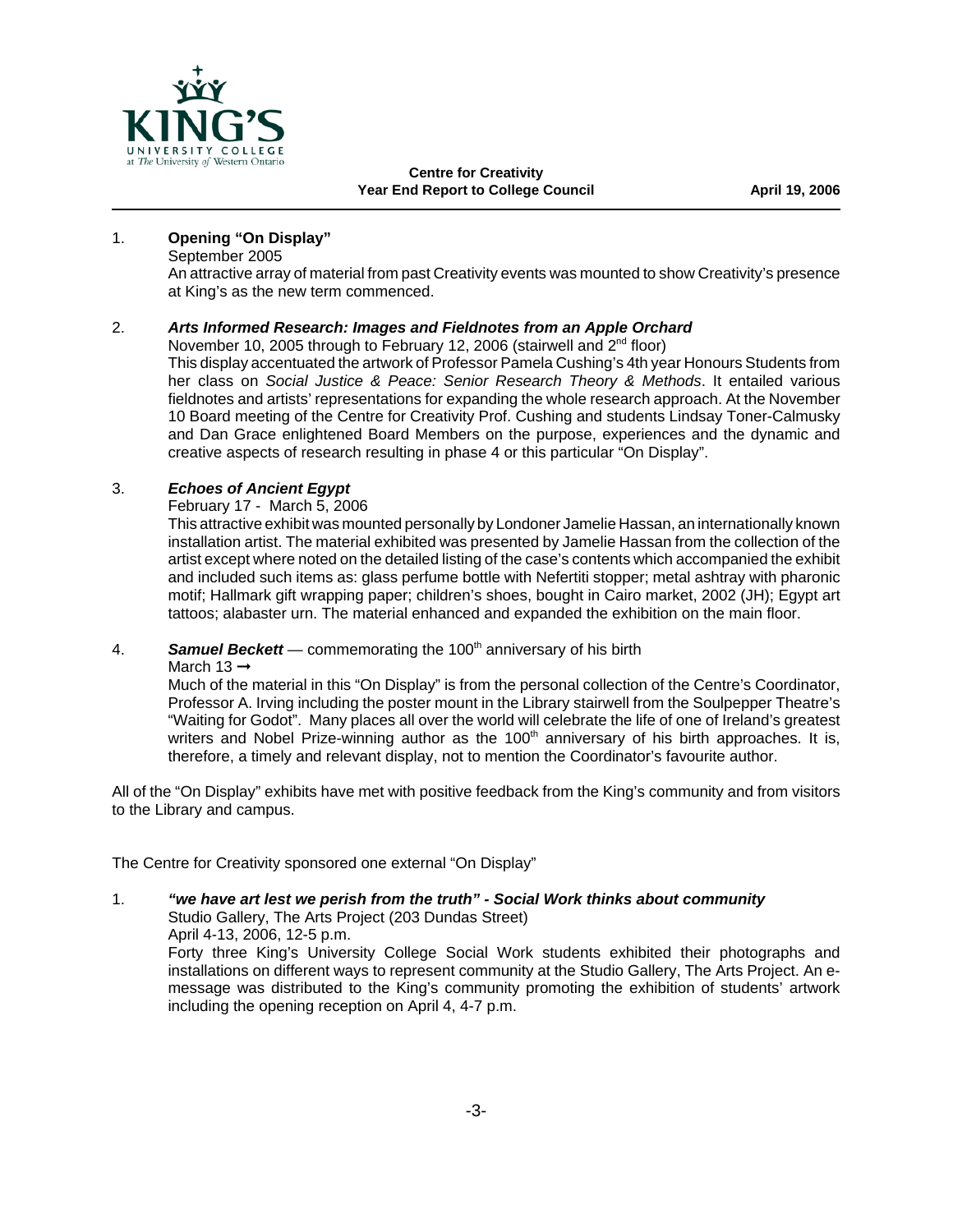

**Centre for Creativity** Year End Report to College Council **April 19, 2006** 

### **Acknowledgments**

A successful year such as this one does not happen without the contributions, encouragement, commitment and support of many individuals. Thanks is required for the Centre's Board of Directors namely:

- G. Killan (Principal)
- S. Camiletti (Associate Academic Dean)
- G. Alvernaz Mulcahy (Founding Board Member, Honorary)
- C. Callaghan, J.D. Han, J. Heng, B. Patton (College Council Representatives)
- C. Gladkowski, M. Haggerty, S. Suchak (Community Representatives)
- K. Cotten, E. Heuts, N. Luney (Student Representatives)
- C. Turner (volunteer)
- S. Bratscher (Secretary)

who supported this year's exhibition as well as the two new ventures, "On Display" and the "Noon Hour Performance Series". A special note of thanks to the Office of the Academic Dean and to Claire Callaghan who made available a glass display case for Creativity's ongoing use which resulted in "On Display" and who also endorsed continuing the gallery of framed Creativity posters on the walls by the second floor Internet stations.

The following individuals/groups are also vital in assisting the Centre and bringing "Echoes of Ancient Egypt" to fruition: Library staff (both regular and casual staff), in particular R. Braley, S. Evans, M. Forster, M. Gordon, & L. Whidden; artists J. Hassan, R. Benner, S. McLearon and contributors D. Kolos, P. Carstens, C. Turner, R. Van Every, M.C. Watters, M. Gordon, M. Williamson; David from the Market Gardner; poet P. Kemp; musician B. Gilliam; *Meira* Tribal Dancers; keynote speaker Gayle Gibson; staff of KUC Physical Plant Department; media specialist Corey Cooke; dedicated assistant and "friend" to the Centre Gail McInnis; former Creativity Board Member L. Clapton; Lois Mansfield and the dedicated volunteers who sat with the exhibition during its hours of opening.

A sincere thank you is extended to Gloria Alvernaz Mulcahy for her vision, dedication, boundless energy and outstanding curatorial skills in making "Echoes of Ancient Egypt" a reality. From the early planning stages, close collaboration with Egyptologist Daniel Kolos, comprehensive periodic reports, personal selection and transportation of numerous art pieces, and her concentrated promotional efforts to assembling and mounting the diverse collection, her inexhaustible passion and pleasing aesthetic sense has garnered another success for the Centre for Creativity at King's.

A deep and very special thanks to Shirley Bratscher who is the heart of the Centre. In twenty-seven years of university teaching I have never encountered anyone who is such a pleasure to work with. Her enthusiasm, patience, insights and skills made my job as Coordinator possible this year.

Again, my great thanks to everyone involved for making my first year as Coordinator of the Centre for Creativity so enriching.

# **Budget**

Final budget figures for the 2005-2006 year will be determined at month end on April 30, 2006. Some invoices are still pending for the February 17 exhibition "Echoes of Ancient Egypt" and are expected within the next couple of weeks. At this time a slight surplus in the budget is anticipated. Donations in the amount of \$132 were collected at the opening of "Echoes of Ancient Egypt" and another \$20 was received during the exhibition.